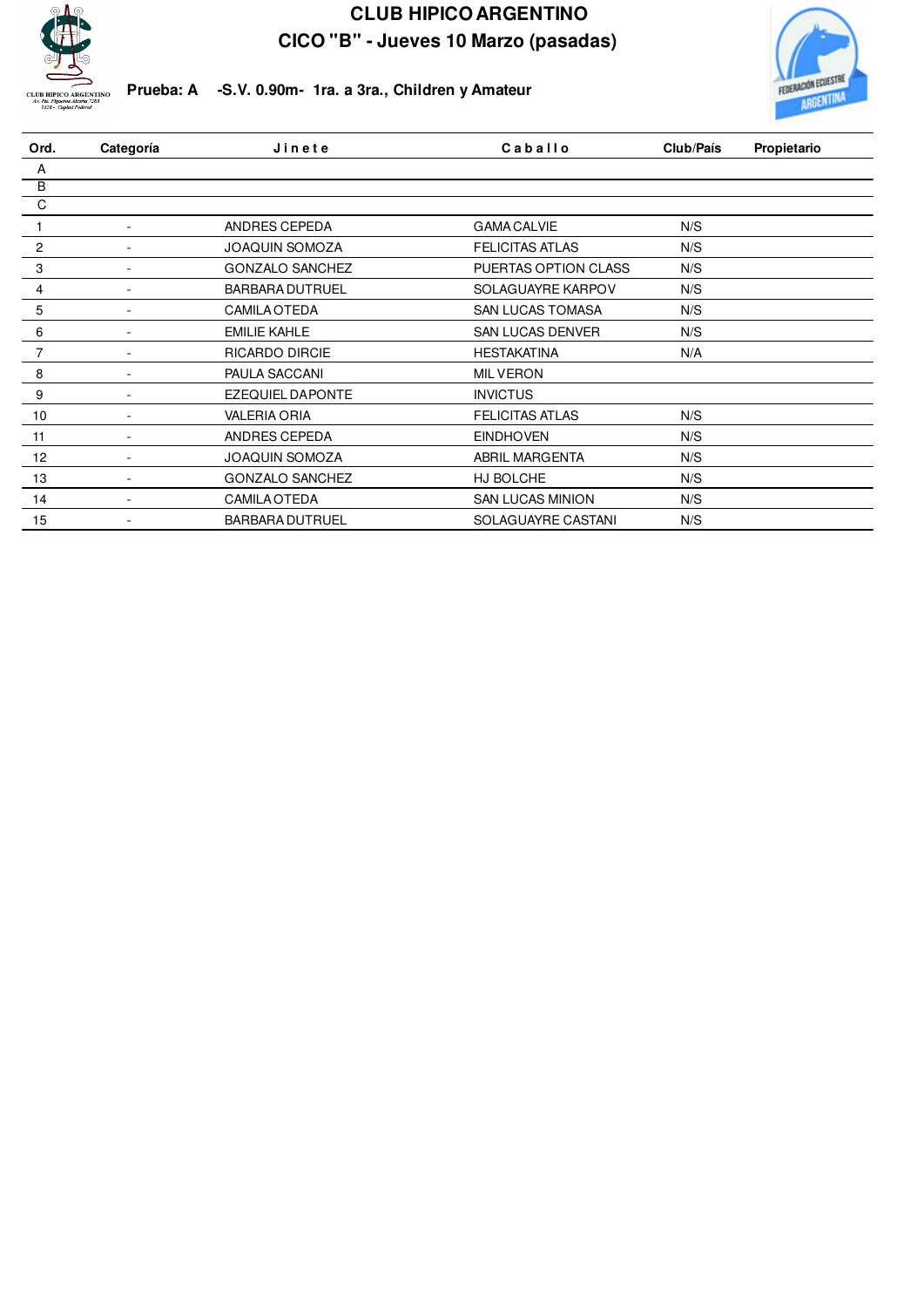



**Prueba: 1 -S.V. 1.00m- 1ra. a 3ra., Children y Amateur**

| Ord.           | Categoría                | Jinete                      | Caballo                      | Club/País | Propietario |
|----------------|--------------------------|-----------------------------|------------------------------|-----------|-------------|
| Α              |                          |                             |                              |           |             |
| $\overline{B}$ |                          |                             |                              |           |             |
| C              |                          |                             |                              |           |             |
| $\mathbf{1}$   | $\Box$                   | <b>MATIAS PETRUZIO</b>      | <b>COOPER FREE</b>           | N/S       |             |
| 2              | $\Box$                   | <b>BARBARA DUTRUEL</b>      | SOLAGUAYRE CASTANI           | N/S       |             |
| 3              | $\blacksquare$           | <b>GUSTAVO SURGEN</b>       | YDALINA PISPIRETTA           | N/S       |             |
| 4              | ÷,                       | <b>JOAQUIN SOMOZA</b>       | CT MOYO                      | N/S       |             |
| 5              | ä,                       | MA.FERNANDA RAFFA           | EL PORVENIR LAURENCIO        |           |             |
| 6              | L.                       | <b>CAMILA OTEDA</b>         | SAN LUCAS MINION             | N/S       |             |
| $\overline{7}$ | ÷,                       | <b>AUGUSTO FRASCHINA</b>    | HT FAMOUS TOUCH              | N/S       |             |
| 8              | ä,                       | <b>TOMAS MAGGIOLLO</b>      | <b>CDB CIRCO</b>             | N/S       |             |
| 9              | $\blacksquare$           | <b>GONZALO SANCHEZ</b>      | HJ BOLCHE                    | N/S       |             |
| 10             | ä,                       | <b>DELFINA GARGANO</b>      | <b>TATABRA UTAH</b>          | N/A       |             |
| 11             |                          | SEBASTIAN GUARINO           | DANDY RAPSODIA               | N/A       |             |
| 12             | L.                       | ANDRES CEPEDA               | <b>EINDHOVEN</b>             | N/S       |             |
| 13             | L.                       | <b>GABRIEL FRETES</b>       | <b>TANA MAURA</b>            |           |             |
| 14             | $\Box$                   | <b>MARIELA MORALES</b>      | <b>BARAL TANAGRA</b>         | N/S       |             |
| 15             | $\Box$                   | <b>JUAN PABLO TORTEROLA</b> | <b>GAMA EXPLORER</b>         | N/S       |             |
| 16             | $\blacksquare$           | <b>GUILLERMINA MIRRI</b>    | OJOS VERDES CUANDO CUANDON/S |           |             |
| 17             | $\sim$                   | <b>RICARDO DIRCIE</b>       | <b>HESTAKATINA</b>           | N/A       |             |
| 18             | $\blacksquare$           | MARINA GOLDZTEIN            | HJ SECRETARIA                |           |             |
| 19             | $\overline{\phantom{a}}$ | AGUSTINA GARCIA             | <b>WILDCARD Z</b>            | N/S       |             |
| 20             | ÷,                       | MATIAS PETRUZIO             | ALUCINADO Z                  | N/S       |             |
| 21             | ä,                       | <b>BARBARA DUTRUEL</b>      | SOLAGUAYRE KARPOV            | N/S       |             |
| 22             | ä,                       | <b>MIA HANDLEY</b>          | EVANDITZA M                  | N/S       |             |
| 23             | ä,                       | <b>LUCAS MESA</b>           | <b>BELLA DONNA</b>           | N/S       |             |
| 24             | $\overline{a}$           | <b>ALEX DIRCIE</b>          | ELEVAGE QUEEN MARY           | N/A       |             |
| 25             | ä,                       | JUSTINA DE LA SERNA         | SIMA CHELINA                 | N/S       |             |
| 26             | ÷,                       | LUCRECIA CESARONI           | <b>OLIMPIAZ</b>              | N/A       |             |
| 27             |                          | <b>GONZALO SANCHEZ</b>      | PUERTAS OPTION CLASS         | N/S       |             |
| 28             | $\overline{a}$           | <b>TOMAS MAGGIOLLO</b>      | <b>CDB POMMERY</b>           | N/S       |             |
| 29             | $\overline{a}$           | <b>AUGUSTO FRASCHINA</b>    | <b>HT FLICKA</b>             | N/S       |             |
| 30             | $\bar{a}$                | <b>CAMILA OTEDA</b>         | SAN LUCAS TOMASA             | N/S       |             |
| 31             | $\blacksquare$           | MA.FERNANDA RAFFA           | EL PORVENIR LAURENCIO        |           |             |
| 32             | $\Box$                   | <b>JOAQUIN SOMOZA</b>       | <b>DAKOTA</b>                | N/S       |             |
| 33             | $\Box$                   | <b>GUSTAVO SURGEN</b>       | <b>BARAL UTRILLO</b>         | N/S       |             |
| 34             | $\blacksquare$           | <b>MATIAS PETRUZIO</b>      | <b>BIG IROCHESTER</b>        | N/S       |             |
| 35             |                          | <b>BARBARA DUTRUEL</b>      | SOLAGUAYRE LARMINT           | N/S       |             |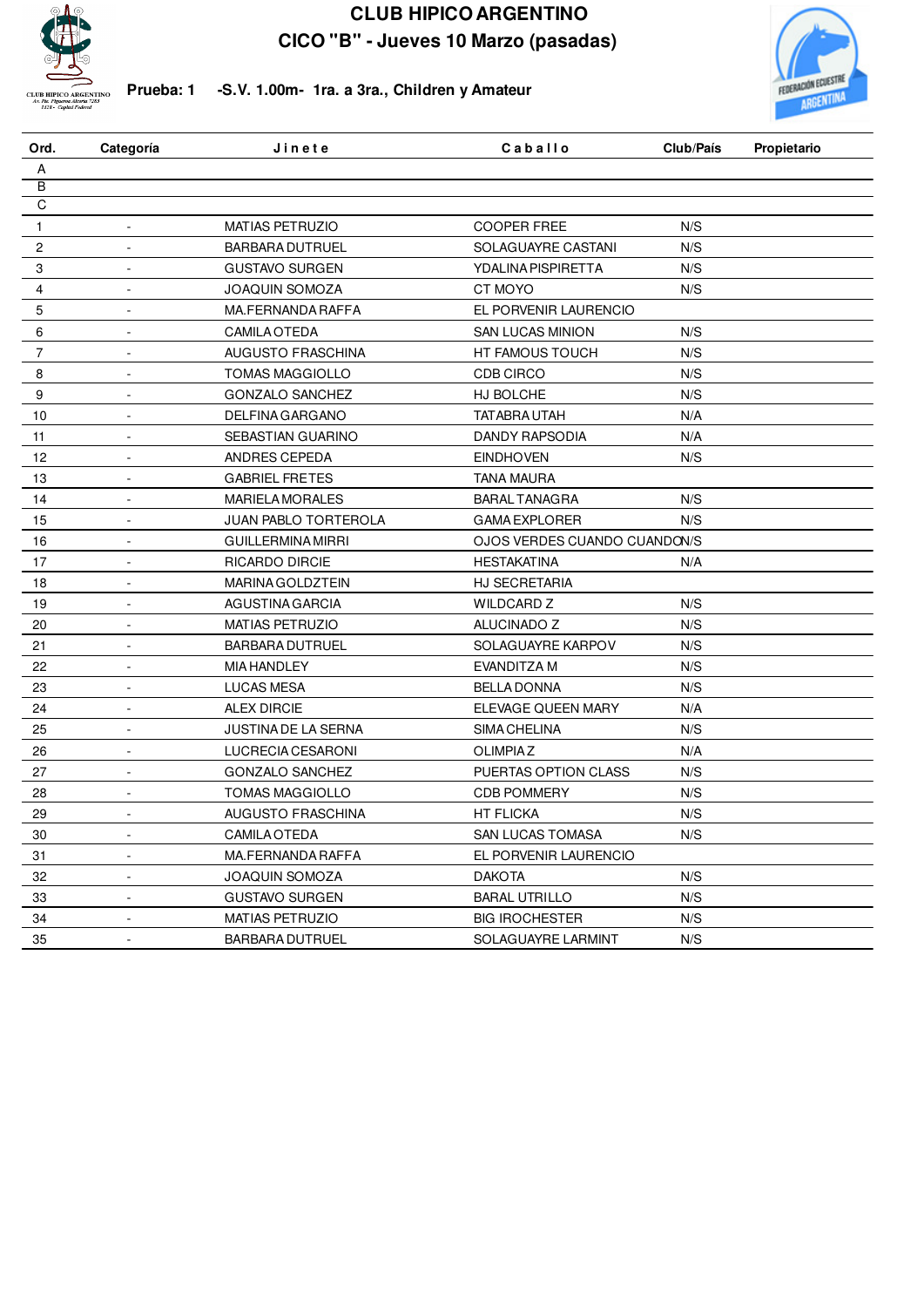



**Prueba: 2 -S.V. 1.10m- 1ra. a 3ra., Children y Amateur**

| Ord.                    | Categoría                | Jinete                      | Caballo                       | Club/País | Propietario |
|-------------------------|--------------------------|-----------------------------|-------------------------------|-----------|-------------|
| Α                       |                          |                             |                               |           |             |
| $\overline{\mathsf{B}}$ |                          |                             |                               |           |             |
| C                       |                          |                             |                               |           |             |
| 1                       | $\overline{\phantom{a}}$ | PABLO ARIAS                 | LA UNION DINERAL              | N/S       |             |
| $\overline{c}$          | ÷,                       | <b>TOMAS MAGGIOLLO</b>      | <b>CDB POMMERY</b>            | N/S       |             |
| 3                       | $\blacksquare$           | MILAGROS MENDEZ CAÑAS       | LAS LOMAS CASTOR SALAMANCAN/S |           |             |
| 4                       | $\overline{a}$           | <b>LUCAS MESA</b>           | <b>OPENING</b>                | N/S       |             |
| 5                       | $\overline{a}$           | <b>GUSTAVO SURGEN</b>       | <b>BARAL UTRILLO</b>          | N/S       |             |
| 6                       | ÷,                       | <b>MIA HANDLEY</b>          | EVANTITZA M                   | N/S       |             |
| 7                       | $\sim$                   | LUCRECIA CESARONI           | <b>OLIMPIAZ</b>               | N/A       |             |
| 8                       | $\sim$                   | <b>GUSTAVO SCHURLEIN</b>    | CIAO BELLAZ                   | N/A       |             |
| 9                       | ä,                       | MARCELO COMBINA             | <b>LEON EMBRANCADO</b>        | N/S       |             |
| $10$                    |                          | <b>BARBARA DUTRUEL</b>      | SOLAGUAYRE LARMINT            | N/S       |             |
| 11                      |                          | ANDRES CEPEDA               | LA CORINA MAXIMO              | N/S       |             |
| 12                      | L.                       | <b>JOAQUIN SOMOZA</b>       | TRES HERMANOS SAONA           | N/S       |             |
| 13                      | $\blacksquare$           | <b>GUILLERMINA MIRRI</b>    | OJOS VERDES CUANDO CUANDON/S  |           |             |
| 14                      | $\blacksquare$           | <b>JUAN PABLO TORTEROLA</b> | <b>GAMA EXPLORER</b>          | N/S       |             |
| 15                      | $\overline{\phantom{a}}$ | <b>MARIELA MORALES</b>      | <b>BARAL TANAGRA</b>          | N/S       |             |
| 16                      | $\blacksquare$           | <b>VALENTINA HAYMES</b>     | ADELA CORINA                  | N/A       |             |
| 17                      | $\blacksquare$           | <b>AIXA CAMPOS</b>          | <b>CORVET CHARDONNAY</b>      | N/S       |             |
| 18                      | $\overline{\phantom{a}}$ | <b>DELFINA GARGANO</b>      | <b>TATABRA UTAH</b>           | N/A       |             |
| 19                      | ÷,                       | HERNAN AGUIRRE DES CASTILLO | <b>GRAN FURY</b>              | N/S       |             |
| 20                      | L.                       | AGUSTINA GARCIA             | <b>WILDCARD Z</b>             | N/S       |             |
| 21                      | ÷,                       | <b>JUAN BARROZO</b>         | EL MILAGRO CON LIN            | N/S       |             |
| 22                      | ÷,                       | <b>ALEX DIRCIE</b>          | ELEVAGE QUEEN MARY            | N/A       |             |
| 23                      | $\overline{a}$           | RODRIGO SILVA CHAPARRO      | LH RICOTERA                   |           |             |
| 24                      | ä,                       | <b>EZEQUIEL DAPONTE</b>     | TOP QUIRA                     |           |             |
| 25                      | ä,                       | <b>JUSTINA DE LA SERNA</b>  | <b>SIMA CHELINA</b>           | N/S       |             |
| 26                      |                          | CAROLINA VACCARO            | <b>FT CHICOLINA</b>           | N/S       |             |
| 27                      | $\overline{a}$           | <b>GABRIEL FRETES</b>       | <b>TANA MAURA</b>             |           |             |
| 28                      | L.                       | NATALIA ALMANZA MARIÑO      | RIA ARISTA OH                 | N/A       |             |
| 29                      | L.                       | SEBASTIAN GUARINO           | <b>DANDY RAPSODIA</b>         | N/A       |             |
| 30                      | $\blacksquare$           | <b>PAULA NUN</b>            | <b>OLLISTER Z</b>             | N/A       |             |
| 31                      | $\blacksquare$           | <b>GUSTAVO SURGEN</b>       | YDALINA PISPIRETTA            | N/S       |             |
| 32                      | $\blacksquare$           | <b>LUCAS MESA</b>           | PEGASUS CUERVO                | N/S       |             |
| 33                      | $\blacksquare$           | <b>TOMAS MAGGIOLLO</b>      | <b>CDB CIRCO</b>              | N/S       |             |
| 34                      | $\overline{\phantom{a}}$ | MILAGROS MENDEZ CAÑAS       | LAS LOMAS ROD PALERMINA       | N/S       |             |
| 35                      |                          | PABLO ARIAS                 | LA UNION VIRTUAL              | N/S       |             |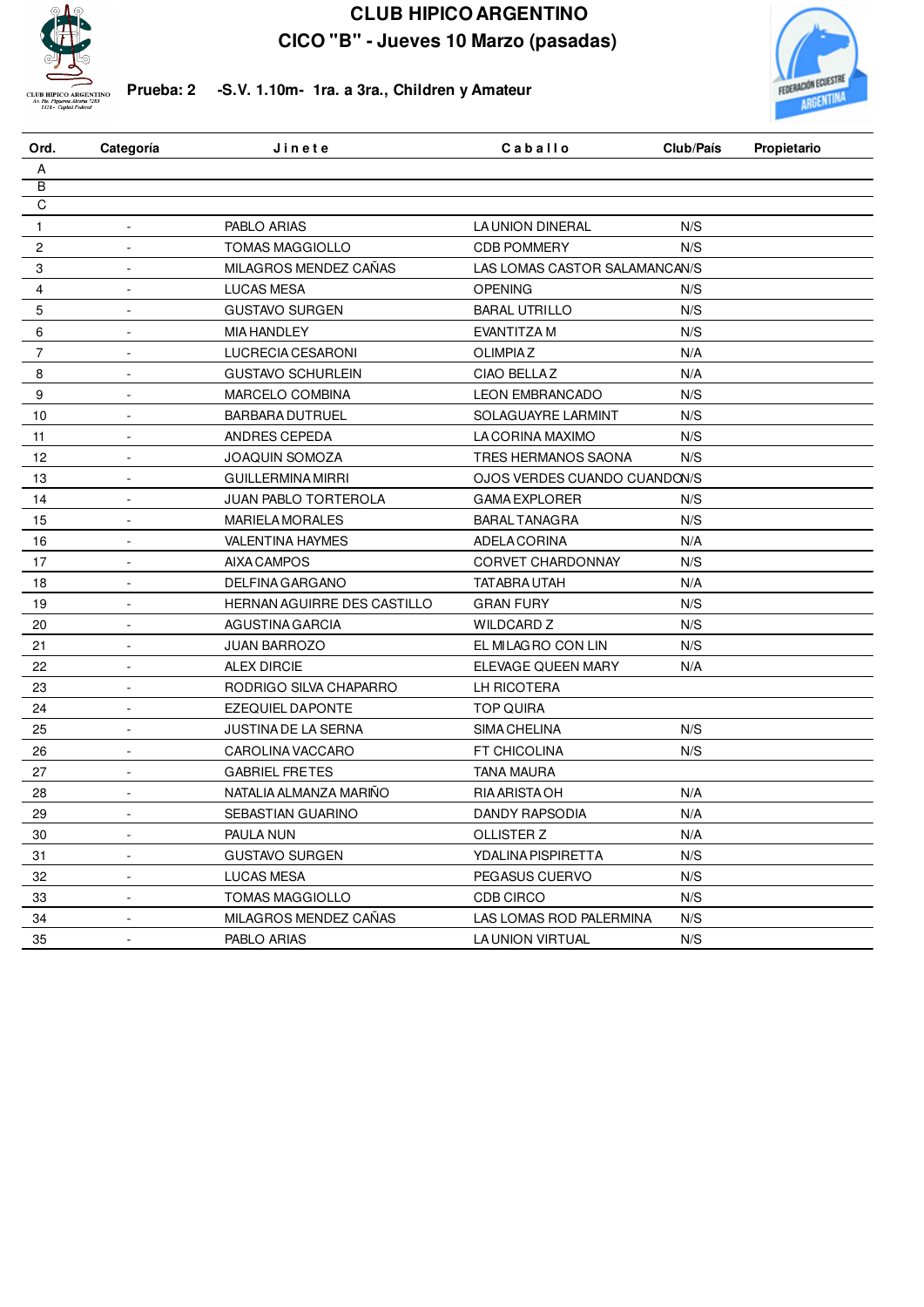



**Prueba: 3 -S.V. 1.20m- 1ra. a 3ra., Children y Amateur**

| Ord.           | Categoría                | Jinete                      | Caballo                       | Club/País | Propietario |
|----------------|--------------------------|-----------------------------|-------------------------------|-----------|-------------|
| A              |                          |                             |                               |           |             |
| $\overline{B}$ |                          |                             |                               |           |             |
| C              |                          |                             |                               |           |             |
| $\mathbf{1}$   | ä,                       | PABLO ARIAS                 | LA UNION DINERAL              | N/S       |             |
| $\overline{c}$ | $\overline{\phantom{a}}$ | SEBASTIAN GUARINO           | SOLAGUAYRE CASCHINA           | N/A       |             |
| 3              | ÷,                       | <b>GUSTAVO SURGEN</b>       | HJ PIMENTON                   | N/S       |             |
| 4              | ÷,                       | <b>EZEQUIEL DAPONTE</b>     | <b>TOP QUIRA</b>              |           |             |
| 5              |                          | MILAGROS MENDEZ CAÑAS       | LAS LOMAS ROD PALERMINA       | N/S       |             |
| 6              | $\overline{\phantom{a}}$ | MAXIMO TOVIGGINO            | HT TANGELA                    | N/S       |             |
| $\overline{7}$ | ÷,                       | <b>HERNAN RAINERI</b>       | CALL BACK Z                   | N/A       |             |
| 8              | $\overline{\phantom{a}}$ | PABLO ARIAS                 | LA UNION VIRTUAL              | N/S       |             |
| 9              | $\blacksquare$           | ANDRES CEPEDA               | RTA. CORA                     | N/S       |             |
| 10             | ä,                       | <b>GUSTAVO SCHURLEIN</b>    | CIAO BELLAZ                   | N/A       |             |
| 11             |                          | RODRIGO SILVA CHAPARRO      | LH RICOTERA                   |           |             |
| 12             | $\blacksquare$           | <b>GUSTAVO SURGEN</b>       | SP SURPRISE                   | N/S       |             |
| 13             | ÷,                       | <b>VALENTINA HAYMES</b>     | ADELA CORINA                  | N/A       |             |
| 14             | $\blacksquare$           | <b>BARBARA DUTRUEL</b>      | CARISMA SOLAGUAYRE            | N/S       |             |
| 15             | $\blacksquare$           | SEBASTIAN GUARINO           | ABRIL IBALO UDENTO            | N/A       |             |
| 16             | $\blacksquare$           | PABLO ARIAS                 | RIO BRAVO QUALITY             | N/S       |             |
| 17             |                          | <b>FLORENCIA IÑARREA</b>    | EL 24 JACINTA                 | N/S       |             |
| 18             | ÷,                       | <b>MOIRA AUSTIN</b>         | <b>HELSINKI</b>               | N/S       |             |
| 19             | $\overline{\phantom{a}}$ | <b>DAVID STRIMBAN</b>       | LV CHASS HATAN                | N/S       |             |
| 20             | L.                       | VALENTINA TOVIGGINO         | HT SEMILLON                   | N/S       |             |
| 21             | $\overline{\phantom{a}}$ | <b>JOAQUIN SOMOZA</b>       | TRES HERMANOS SAONA           | N/S       |             |
| 22             | $\blacksquare$           | AGUSTINA ONAINTY            | SANTA FE LANCELOT             | N/S       |             |
| 23             |                          | HERNAN AGUIRRE DES CASTILLO | <b>GRAN FURY</b>              | N/S       |             |
| 24             | $\overline{\phantom{a}}$ | PABLO ARIAS                 | <b>LA UNION PARISSIENE</b>    | N/S       |             |
| 25             | $\blacksquare$           | MAXIMO TOVIGGINO            | HT REFINADA                   | N/S       |             |
| 26             | ä,                       | MILAGROS MENDEZ CAÑAS       | LAS LOMAS CASTOR SALAMANCAN/S |           |             |
| 27             | $\overline{\phantom{a}}$ | PAULA NUN                   | RTA. VESUBIO                  | N/A       |             |
| 28             | $\overline{\phantom{a}}$ | <b>EZEQUIEL DAPONTE</b>     | <b>JANIKI</b>                 |           |             |
| 29             | $\overline{a}$           | <b>GUSTAVO SURGEN</b>       | <b>DOS LUNAS JADE</b>         | N/S       |             |
| $30\,$         | ÷,                       | SEBASTIAN GUARINO           | ATA CASPITA                   | N/A       |             |
| 31             | $\overline{a}$           | <b>PABLO ARIAS</b>          | <b>JALENTUS</b>               | N/S       |             |